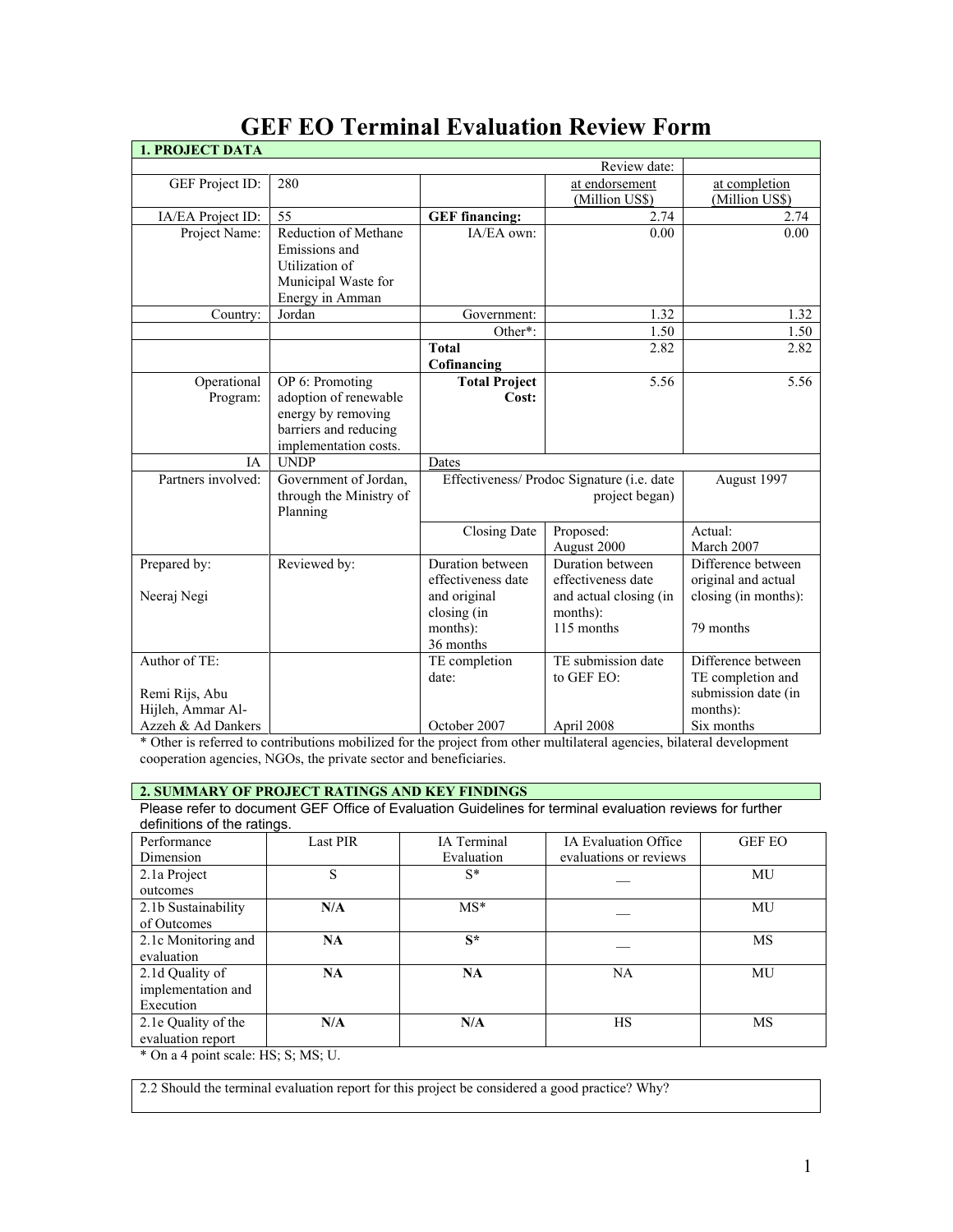No. The terminal evaluation does not provide information on actual expenditure and cofinancing. The rating methodologies used in terminal evaluation are not consistent with the GEF guidelines. Due to time limitations the terminal evaluation did not assess the efficacy of the outreach activities. The IA should have allocated adequate time so that this was adequately addressed in the report.

The report provides insightful information on project design and on weakness in project management. It distills important lessons from the project experience.

2.3 Are there any evaluation findings that require follow-up, such as corruption, reallocation of GEF funds, mismanagement, etc.?

No such instances have been noted in the terminal evaluation.

# **3. PROJECT OBJECTIVES**

#### **3.1 Project Objectives**

#### **a. What were the Global Environmental Objectives of the project? Were there any changes during implementation?**

According to the project appraisal document the objective of the project is:

"To reduce biodegradable waste accumulation in Jordan, thereby improving Jordan's environment and reducing global emissions of green house gases (Ch4 and CO2) while at the same time reducing the dependency of oil imports. The overall objective will be reached by introducing biogas technology. Combined with the introduction of a new environmentally friendly technology a capacity training program will ensure the project sustainability."

As per the information provided in the terminal evaluation report, there were no changes in the global environmental objectives of the project during project implementation.

# **b. What were the Development Objectives of the project? Were there any changes during implementation?**

The project appraisal document and the PIR 2002 list following as the development objectives of the project:

- "An overall controlled treatment of 18,300 tones of municipal waste per year, subsequently reducing methane (CH4) emissions into the atmosphere by 1,540 tones annually as well as a reduction of CO2 emissions by 5,950 tones annually through the utilization of the methane content of the biogas produced from the waste for replacement of fossil fuel."
- "An improved basis for an enabling environment which lends itself to institutional security for the demonstration biogas plant and to national planning for bioenergy in Jordan."
- "An enhanced capability of the Jordanian people to manage and convert their municipal waste to energy in a sustainable manner in order to prevent rapid landfill growth and greenhouse gas emissions and to reduce the dependency on oil imports for energy production."

According to the terminal evaluation report there has been no change in the development objectives of the project during implementation.

## **4. GEF EVALUATION OFFICE ASSESSMENT OF OUTCOMES AND SUSTAINABILITY**

#### **4.1.1 Outcomes (Relevance can receive either a satisfactory rating or a unsatisfactory rating. For effectiveness and cost efficiency a six point scale 6= HS to 1 = HU will be used)**

| a. Relevance                                                                                                                                                                                                                                                                                                                                                                                                                                                 | <b>Rating: S</b>                                                                                                                                                                                                                                                                                                                                                                                                                               |  |
|--------------------------------------------------------------------------------------------------------------------------------------------------------------------------------------------------------------------------------------------------------------------------------------------------------------------------------------------------------------------------------------------------------------------------------------------------------------|------------------------------------------------------------------------------------------------------------------------------------------------------------------------------------------------------------------------------------------------------------------------------------------------------------------------------------------------------------------------------------------------------------------------------------------------|--|
| The objectives of the project are relevant to the GEF Operational Program 6, which aims at promoting adoption of                                                                                                                                                                                                                                                                                                                                             |                                                                                                                                                                                                                                                                                                                                                                                                                                                |  |
| renewable energy by removing barriers and reducing implementation costs.                                                                                                                                                                                                                                                                                                                                                                                     |                                                                                                                                                                                                                                                                                                                                                                                                                                                |  |
| <b>b.</b> Effectiveness                                                                                                                                                                                                                                                                                                                                                                                                                                      | <b>Rating: MU</b>                                                                                                                                                                                                                                                                                                                                                                                                                              |  |
| According to the terminal evaluation, although almost all of the planned activities and components have been<br>accomplished by the project they do not reinforce and add to the gains made by the other components. Further, at a<br>higher level there was a weak stakeholder commitment and coordination due to which the project did not make<br>accomplished. However, a significant part of these gains may not be directly attributed to the project. | strategic gains in terms of influencing policy making. At a lower level, most of the expectations from the project were                                                                                                                                                                                                                                                                                                                        |  |
|                                                                                                                                                                                                                                                                                                                                                                                                                                                              | All activities under the biogas component have been executed successfully. The achievements in terms of net electricity<br>$\frac{1}{2}$ $\frac{1}{2}$ $\frac{1}{2}$ $\frac{1}{2}$ $\frac{1}{2}$ $\frac{1}{2}$ $\frac{1}{2}$ $\frac{1}{2}$ $\frac{1}{2}$ $\frac{1}{2}$ $\frac{1}{2}$ $\frac{1}{2}$ $\frac{1}{2}$ $\frac{1}{2}$ $\frac{1}{2}$ $\frac{1}{2}$ $\frac{1}{2}$ $\frac{1}{2}$ $\frac{1}{2}$ $\frac{1}{2}$ $\frac{1}{2}$ $\frac{1}{2}$ |  |

generated (5840 MWh per year compared to the expected 5550 MWh) and avoided CO2 equivalent emissions due to methane capture (31000 tonnes per year compared to the expected 40,000 tonnes) were close to the targeted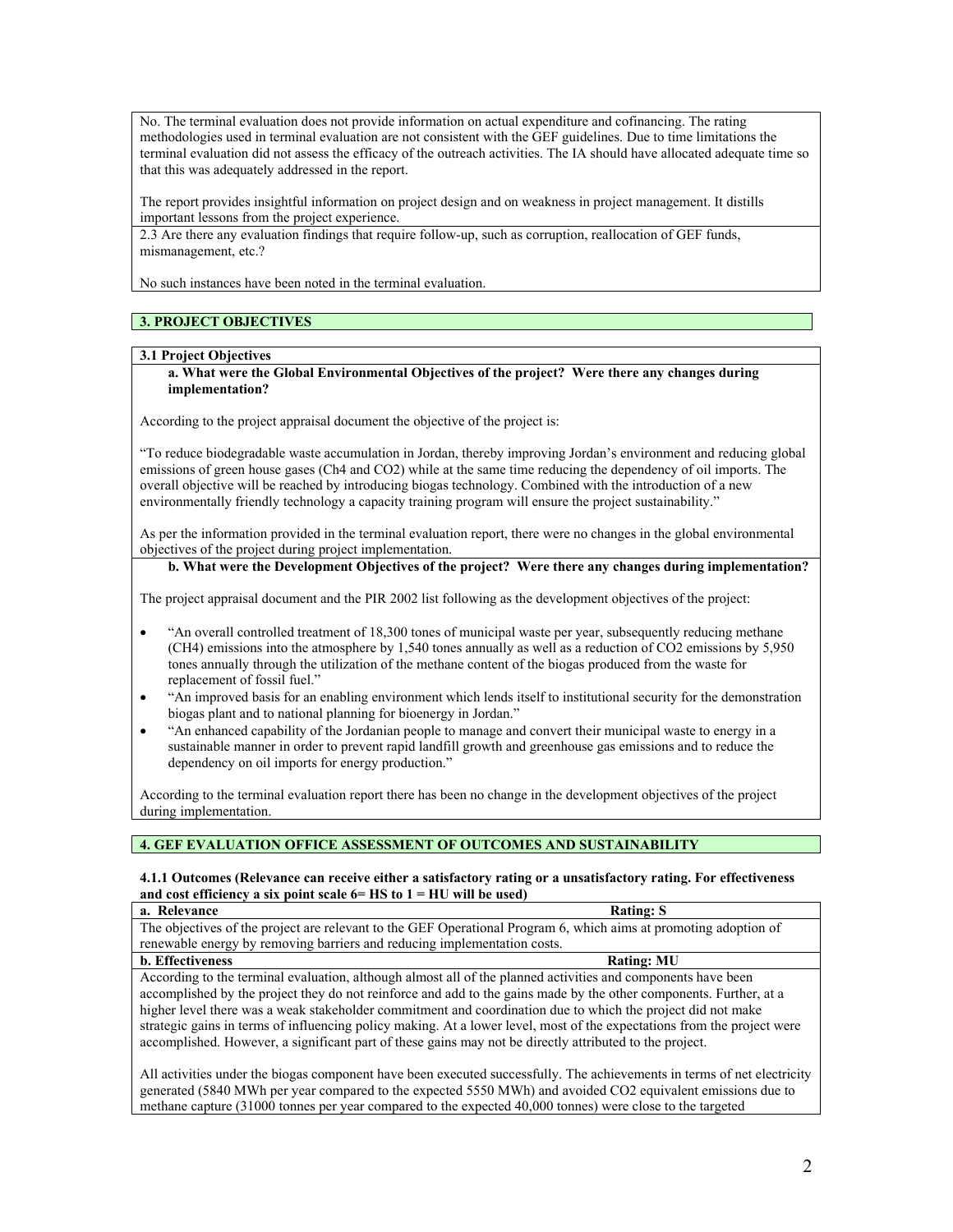performance. However, a significant part of these gains were made because of capture of landfill gas for electricity generation. Covering the Ruseifah landfill site was done by Greater Amman Municipality and, although the process of implementing this intervention may have been accelerated due to the GEF project, the intervention itself would have been accomplished without this project. Thus, these gains could be only partially attributed to the GEF project.

The technological, institutional and commercial basis for Jordan Biogas Company (JBC), which was established as part of this project, is still weak. The biogas plant is yet to become profitable limiting its efficacy as demonstration initiative. This has primarily been due to its inability to find steady supply of adequate suitable organic waste. The project has also not been able to meet its target of replicating by establishing five biogas plants. Thus, the demonstrated replication of the project intervention has been negligible.

The project has been effective in creating training and research capacity within the Jordan University of Science and Technology (JUST). The university has integrated biogas technology in three different courses for under graduate students and a biogas laboratory has also been established.

### **c. Efficiency (cost-effectiveness) Rating: MU**

Even though the project spent about 0.24 million in preparing the project, it did not conduct comprehensive feasibility studies to assess the viability of the promoted technologies, during project preparation technological risks were not taken into account. For example, the promoted technology, although successful in European conditions, had not been tried in a developing country context where the characteristics of organic-waste are considerably different. The supply of organic waste for the biogas plant is a third of prior estimates. The risk in terms of access to adequate residue for bio-digestion could have been addressed by opting for a smaller capacity digester (instead of the 2000 cubic meter digester used for the plant) – this would have helped save GEF resources. Further, the fertilizer produced from the process was not of the expected quality due to the high residual salinity. Profitability of the enterprise as estimated in the project appraisal document was not achieved. The project appraisal document estimated that the enterprise will earn US \$ 75,000 in net profits annually. This expectation was not met and the project has not been able to operate profitably. These factors weaken the business case of the demonstration activity. It is unlikely that the biogas company will sustain without continued support.

The project was completed after a delay of about seven and a half years and even then had not been able to accomplish some of the expected outcomes.

#### **4.1.2 Impacts**

According to the terminal evaluation the project has contributed to putting waste management on the national agenda. It reports that the Jordanian authorities are now more aware about alternatives to open landfill. It notes that the project has contributed towards inducing a transition in Amman towards more advanced waste management. On the flip side the expected changes in the policy regime that would have promoted renewable energy have not taken place.

**4.2 Likelihood of sustainability.** Using the following sustainability criteria, include an assessment of **risks** to sustainability of project outcomes and impacts based on the information presented in the TE. Use a four point scale (4= Likely (no or negligible risk); 3= Moderately Likely (low risk); 2= Moderately Unlikely (substantial risks) to 1= Unlikely (High risk)). The ratings should be given taking into account both the probability of a risk materializing and the anticipated magnitude of its effect on the continuance of project benefits.

| <b>Financial resources</b><br>a.                                                                                            | <b>Rating: MU</b> |  |
|-----------------------------------------------------------------------------------------------------------------------------|-------------------|--|
| According to the terminal evaluation the Jordan Biogas Company does not generate the necessary resources to secure          |                   |  |
| its future operations. Without external support it may not become a sustainable business enterprise.                        |                   |  |
| Socio political<br>b.                                                                                                       | <b>Rating: MU</b> |  |
| Although the government did participate in the project and it did provide in-kind co-financing in form of staff for         |                   |  |
| project execution, its support on other aspects is missing. The evidence provided in the terminal evaluation also           |                   |  |
| suggests that the involved ministries have not actively interacted with the project to create conditions for replication of |                   |  |
| the activities promoted by the project.                                                                                     |                   |  |
| Institutional framework and governance<br>$c_{\cdot}$                                                                       | <b>Rating: MU</b> |  |
| Jordan Biogas Company (JBC) was created as a joint venture between Greater Amman Municipality and Central                   |                   |  |
| Electrical Generation Company (CEGCO). The terminal evaluation suggests that the both the partners did not                  |                   |  |
| assimilate the full scope of the biogas project. The project also did not build on this alliance to facilitate replication. |                   |  |
| Environmental<br>d.                                                                                                         | <b>Rating: L</b>  |  |
| There seem to be negligible environmental risk.                                                                             |                   |  |
| <b>Technological</b><br>e.                                                                                                  | <b>Rating: MU</b> |  |
| Based on the evidence provided in the terminal evaluation report it could be said that the technologies promoted by the     |                   |  |
| project are not locally suited. The residue available for bio-digestion is of poor quality making production of biogas and  |                   |  |
| quality fertilizer difficult. The risks to sustenance of the promoted technologies are significant.                         |                   |  |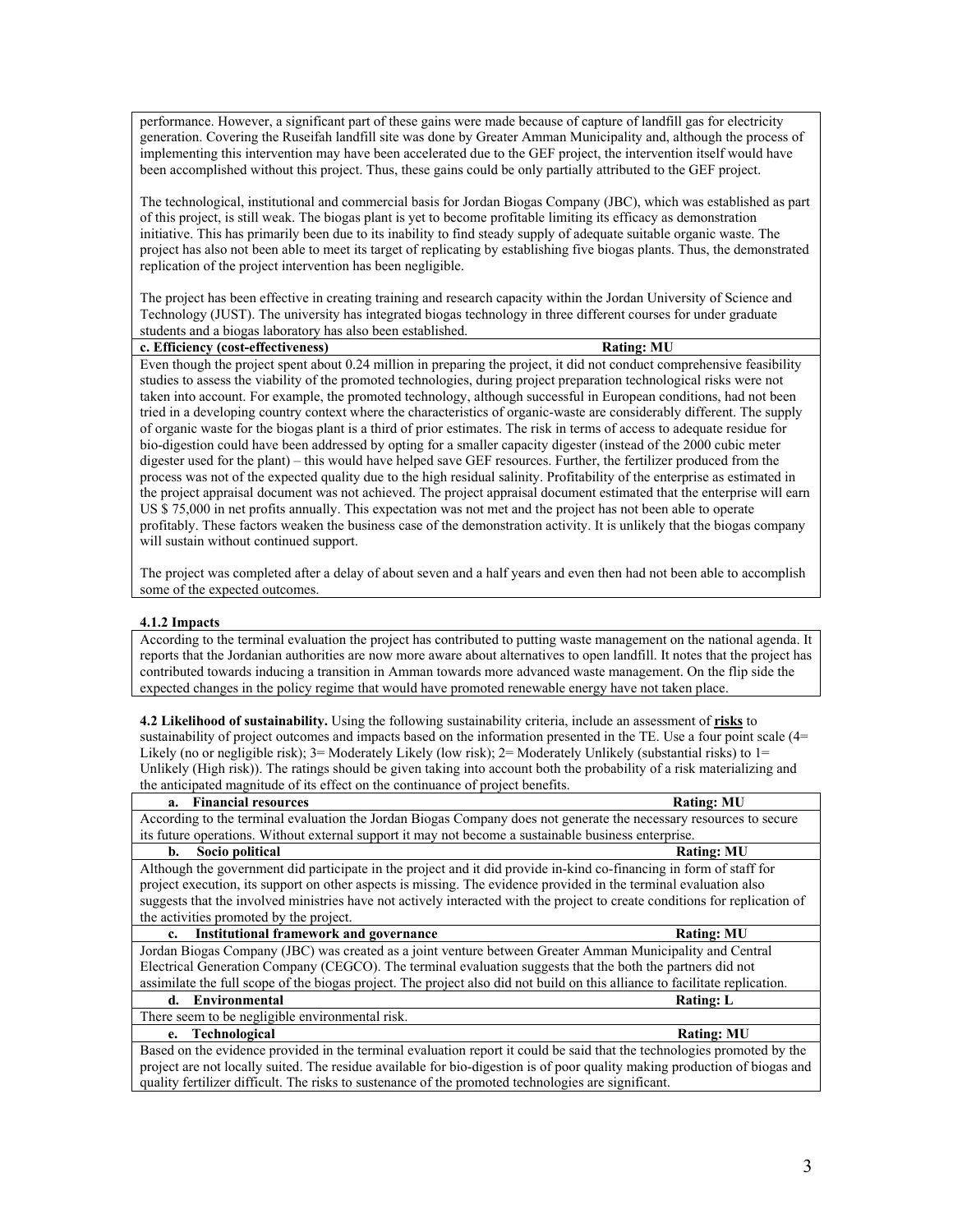## **4.3 Catalytic role**

## **a.. Production of a public good**

The project has led to establishment of a biogas company that is producing electricity through use of methane harvested through land fill methane capture and biogas production. This has led to reduction in carbon emissions.

#### **b.. Demonstration**

The project has not been successful in demonstrating economic viability of the promoted approach.

# **c.. Replication**

Although one of the explicit purposes of the project was to promote replication of project intervention across Jordan. This has not happened.

## **d.. Scaling up**

# **4.4 Assessment of processes and factors affecting attainment of project outcomes and sustainability.**

**a. Co-financing.** To what extent was the reported cofinancing (or proposed cofinancing) essential to achievement of GEF objectives? If there was a difference in the level of expected co-financing and actual co-financing, then what were the reasons for it? Did the extent of materialization of co-financing affect project's outcomes and/or sustainability? If it did, then in what ways and through what causal linkages?

Based on the information provided in the terminal evaluation report, the reported cofinancing was essential to achievement of the GEF objectives. The terminal evaluation does not provide information on the extent promised cofinancing materialized. However, based on the information provided in the Project Implementation Report (PIR) for 2007 it could be said that there was no difference between the expected and materialized cofinancing.

**b. Delays.** If there were delays in project implementation and completion, then what were the reasons for it? Did the delay affect the project's outcomes and/or sustainability? If it did, then in what ways and through what causal linkages? The project was completed after a delay of 79 months. According to the terminal evaluation the project preparation process, institutional arrangements within the project, and negotiations with stakeholders was unsatisfactory leading to delay. There is disconnect between the completion date noted in the terminal evaluation and as has been reported by the implementing agency through the PIR. The terminal evaluation reports that the "project was closed on December 26 2005; for several reasons, the final evaluation could not be arranged for until mid-2007." The PIR 2007, however, notes that the project was operationally closed in March 2007. Further, a review of the preceding PIRs shows that between 2005 and 2007 only US \$ 0.13 m (3% of the total) was spent. The explanation provided in the PIRs suggests that this was done to spend the remaining grant amount on awareness building and outreach activities. The excessive delay in project completion has had a negative impact on the cost effectiveness of the project.

**c. Country Ownership.** Assess the extent to which country ownership has affected project outcomes and sustainability? Describe the ways in which it affected outcomes and sustainability highlighting the causal links. Based on the information provided in the terminal evaluation it appears that other than the in-kind contribution in form of project staff, overall the government support for the project was missing. As a result the market incentives and enabling conditions that could have facilitated replication of the intervention promoted by the project did not materialize. This has increased the risks to sustainability of the project outcomes.

## **4.5 Assessment of the project's monitoring and evaluation system based on the information in the TE a. M&E design at Entry Rating (six point scale): MS**

The project appraisal document does not include a separate logical framework of the project to summarize the project design. However, the key constituents of the logical framework such as objectives, indicators, targets and means of verification are weaved in the narrative of the document (section D). Although section F of the document lists some of the risks, it does not cover all the key risks relevant to this project. The project appraisal includes a fairly detailed work plan where in the temporal sequence of various project activities have been detailed. Section H of the document specifies the reporting, review and evaluation arrangements for the project. It provisions for a mid term review, tripartite review meetings, and six monthly progress reports by the administrative director of the project to the UNDP.

#### The M&E plan also allocates a separate budget for M&E.<br>b. M&E plan Implementation Rating (six point **Rating (six point scale): MS**

According to the terminal evaluation, the project design was redrafted in 2004 using the logical framework approach in order to distinguish the separate objective-outcome-output levels in line with the new APR/PIR formats for annual reporting. According to the evaluation, some of the indicators included in the revised logical framework were not suitable for assessing performance. As a result the evaluation does not assess performance on some of the evaluation criteria specified in the logical framework of the project.

The terminal evaluation informs that filing of the reports was not up to the expected standards. The mid term review of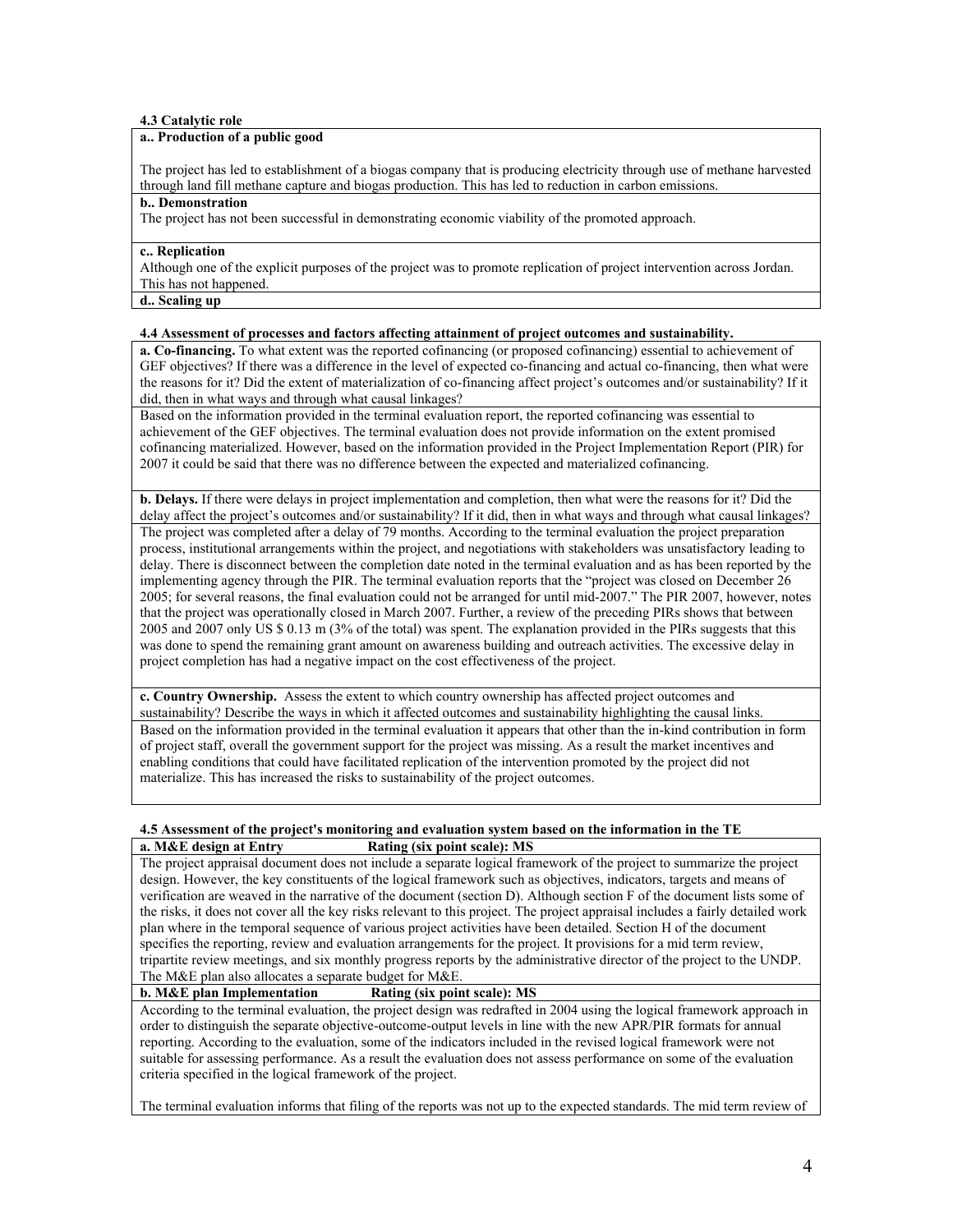the project was completed in 2002 and it provided inputs for improving project performance. Although the terminal evaluation does not explicitly address it, the data presented in the terminal evaluation report suggests that the performance on key indicators was tracked.

b.1 Was sufficient funding provided for M&E in the budget included in the project document?

#### Unable to assess

b.2a Was sufficient and timely funding provided for M&E during project implementation?

#### Unable to assess

b.2b To what extent did the project monitoring system provided real time feed back? Was the information that was provided used effectively? What factors affected the use of information provided by the project monitoring system?

The project monitoring system through PIRs and through the mid term review provided timely feed back. However, based on the information provided in the terminal evaluation, it could be said that due to major design flaws and lack of adequate support from the host government the corrective measures could not gain traction. Further, the tripartite review meetings were not conducted regularly.

b.3 Can the project M&E system (or an aspect of the project M&E system) be considered a good practice? If so, explain why.

The M&E system may not be considered a good practice. Although overall quality of M&E is in a satisfactory range, it does not count as a good practice due to instances of wrong indicators, poor reporting and irregularity of the tripartite review meetings.

## **4.6 Assessment of Quality of Implementation and Execution**

**a. Overall Quality of Implementation and Execution (on a six point scale): MU**

**b. Overall Quality of Implementation – for IA (on a six point scale): MU**

Briefly describe and assess performance on issues such as quality of the project design, focus on results, adequacy of supervision inputs and processes, quality of risk management, candor and realism in supervision reporting, and suitability of the chosen executing agencies for project execution.

The terminal evaluation points out several weaknesses in the design of the project. The critical weaknesses include absence of linkages between different components of the project; poor institutional set-up of the project; oversized biogas plant than that was economically feasible; and, an invalid assumption that the composition of the organic waste produced in Jordan is similar to that in Europe.

According to the terminal evaluation notes that project faced excessive delays in completion of project activities and that the implementing agency had not negotiated and coordinated the project with the executing partners. The tripartite meetings were not held regularly during the later years of project implementation. While terminal evaluation does credit the implementing agency for making efforts to speedup the project implementation, its efforts did not lead to timely execution of the project. The terminal evaluation also comments that the filing system of the implementing agency was weak and many important documents pertaining to this project were not readily available. **c. Quality of Execution – for Executing Agencies[1](#page-4-0) (rating on a 6 point scale) UA**

Briefly describe and assess performance on issues such as focus on results, adequacy of management inputs and processes, quality of risk management, and candor and realism in reporting by the executive agency.

The terminal evaluation does not address the performance of the executing agencies in detail. It does note that project execution was affected by its poor organization. There was no overall project managing director. There was lack of common understanding on the roles and responsibilities of the partner institution. This led to delays in execution of project activities. A reason for many slow downs also had to do with UNDP accepting the in kind cofinancing for the project in form of deputation of the staff for the project from respective government agencies.

# **5. LESSONS AND RECOMMENDATIONS**

 $\overline{a}$ 

Assess the project lessons and recommendations as described in the TE

**a. Briefly describe the key lessons, good practice or approaches mentioned in the terminal evaluation report that** 

<span id="page-4-0"></span><sup>&</sup>lt;sup>1</sup> Executing Agencies for this section would mean those agencies that are executing the project in the field. For any given project this will exclude Executing Agencies that are implementing the project under expanded opportunities – for projects approved under the expanded opportunities procedure the respective executing agency will be treated as an implementing agency.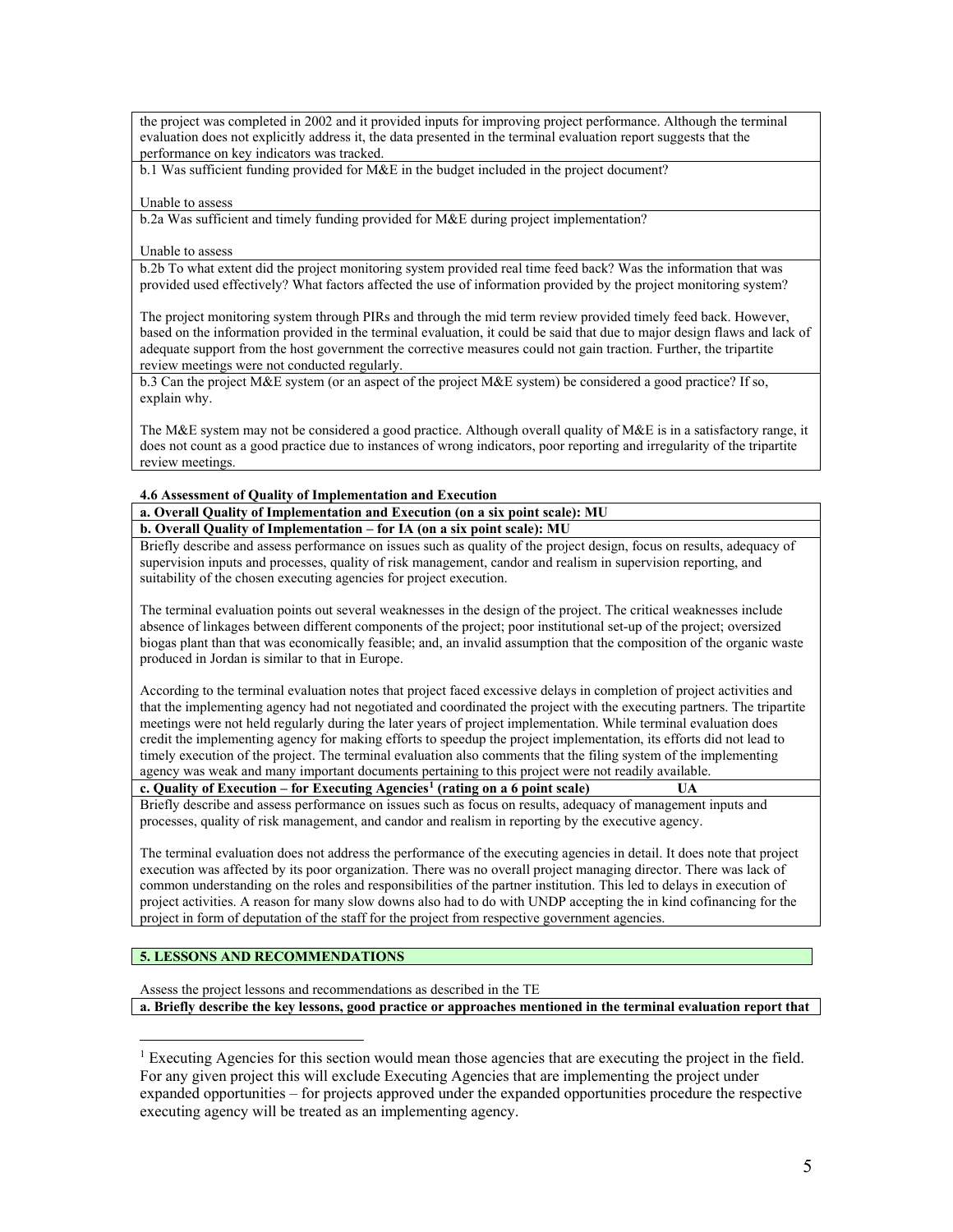# **could have application for other GEF projects**

Following lessons are listed in the terminal evaluation:

- UNDP and its partners should carefully institutionalize a project before starting by negotiatiung it with the stakeholders and agreeing on each other's role, setting up a professional project team and not accepting in kind contribution in form of deputed staff (which compromises the autonomy of the executive structure of the project).
- The hypothesis that bio-digester technology can be applied to centralized processing of large amounts of municipal organic waste, does not hold for a city like Amman. The technology is sensitive to the type and composition of the waste feedstock and a stable supply of high-quality municipal waste is difficult to secure.
- The project partners should effectively use the mid-term evaluation as a reorientation on the propositions and strategy of a project and the underlying assumptions. If things do not work, this should be recognized and dealt with, since valuable project resources may be applied more efficiently elsewhere in the project to achieve the longterm objectives.
- There are risks associated with transfer of technology from a context where it has been successful to an area where such technologies may need further adaption before they become suitable for adoption in other contexts.
- Good filing system is required to ensure continuity in face of changes in staff supervising a project.

## **b. Briefly describe the recommendations given in the terminal evaluation**

Following are the major recommendations are listed in the terminal evaluation:

## *General Recommendations*

- The Greater Amman Municipality could be a strong actor to promote rational waste management in Jordan; Jordan Biogas Company (JBC) can be instrumental in such a replication campaign.
- Municipal and government incentives will be needed to support the long-term exploitation of the Ruseifah biogas plant. Such incentives can reflect the avoided costs related to waste mitigation by JBC, while additional rewards may be applied to sustain electricity generation based on biogas. In a long-term national strategy, such incentives may be recovered by levying waste production and consumption.
- Although fertilizer production is apparently not a viable option, CDM may provide an additional revenue stream for landfill gas, compared to the open landfill baseline.

Recommendations to the Implementing Agency

- Link JBC with other landfill initiatives in Jordan to stimulate replication.
- Explore the possibilities to link JUST university with initiatives in Jordan to apply small bio-digesters for rural families and farmers.

# **6. QUALITY OF THE TERMINAL EVALUATION REPORT**

**6.1 Comments on the summary of project ratings and terminal evaluation findings based on other information sources such as GEF EO field visits, other evaluations, etc.**  None

Provide a number rating 1-6 to each criteria based on: Highly Satisfactory = 6, Satisfactory = 5, Moderately Satisfactory = 4, Moderately Unsatisfactory = 3, Unsatisfactory = 2, and Highly Unsatisfactory = 1. Please refer to document GEF Office of Evaluation Guidelines for terminal evaluations review for further definitions of the ratings. Please briefly explain each rating.

| 6.2 Quality of the terminal evaluation report                                                                                                     | <b>Ratings</b> |
|---------------------------------------------------------------------------------------------------------------------------------------------------|----------------|
| a. To what extent does the report contain an assessment of relevant outcomes and impacts of<br>the project and the achievement of the objectives? | S              |
| b. To what extent the report is internally consistent, the evidence is complete/convincing and                                                    | <b>MS</b>      |
| the IA ratings have been substantiated? Are there any major evidence gaps?                                                                        |                |
| The report is internally consistent and evidence is convincing. The report also comprehensively                                                   |                |
| covers the project design related issues. It, however, does not use the GEF guidance on rating                                                    |                |
| performance – the scale used to assess performance is different from that recommended in the                                                      |                |
| GEF terminal evaluation guidelines.                                                                                                               |                |
| c. To what extent does the report properly assess project sustainability and /or a project exit                                                   | МS             |
| strategy?                                                                                                                                         |                |
| The terminal evaluation does not include a separate section on risks to sustainability of outcomes.                                               |                |
| However, it does discuss these issues in other sections of the report.                                                                            |                |
| d. To what extent are the lessons learned supported by the evidence presented and are they                                                        | MS             |
| comprehensive?                                                                                                                                    |                |
| The lessons learned and the recommendations listed in the report are based on the presented                                                       |                |
| evidence. However, some of the recommendations and lessons are merely descriptions of project                                                     |                |
| performance and processes – they do not pin point what could be learned and what needs to be                                                      |                |